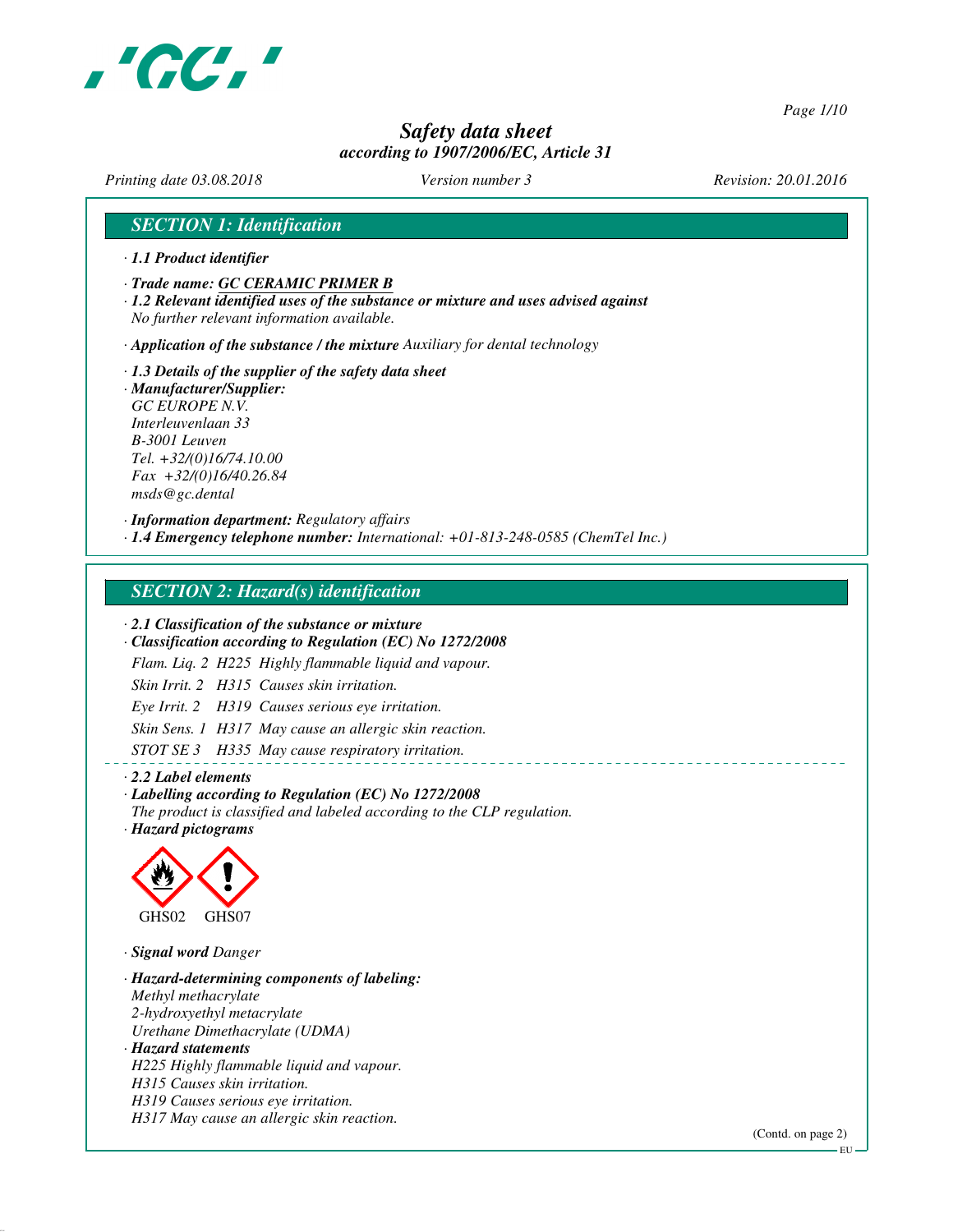*Printing date 03.08.2018 Version number 3 Revision: 20.01.2016*

*Trade name: GC CERAMIC PRIMER B*

|                                      | (Cond. of page 1)                                                                                                                                  |
|--------------------------------------|----------------------------------------------------------------------------------------------------------------------------------------------------|
|                                      | H335 May cause respiratory irritation.                                                                                                             |
| · Precautionary statements           |                                                                                                                                                    |
| <i>P210</i>                          | Keep away from heat, hot surfaces, sparks, open flames and other ignition sources. No<br>smoking.                                                  |
| P280                                 | Wear protective gloves / eye protection / face protection.                                                                                         |
|                                      | P303+P361+P353 IF ON SKIN (or hair): Take off immediately all contaminated clothing. Rinse skin with water<br>[or shower].                         |
|                                      | P305+P351+P338 IF IN EYES: Rinse cautiously with water for several minutes. Remove contact lenses, if<br>present and easy to do. Continue rinsing. |
| P <sub>405</sub>                     | Store locked up.                                                                                                                                   |
| <i>P501</i>                          | Dispose of contents/container in accordance with local/regional/national/international<br>regulations.                                             |
| · Additional information:            |                                                                                                                                                    |
|                                      | 2 % of the mixture consists of component(s) of unknown toxicity.                                                                                   |
|                                      | Contains 2 % of components with unknown hazards to the aquatic environment.                                                                        |
| $\cdot$ 2.3 Other hazards            |                                                                                                                                                    |
|                                      | $\cdot$ Results of PBT and $vPvB$ assessment                                                                                                       |
| $\cdot$ <b>PBT</b> : Not applicable. |                                                                                                                                                    |

*· vPvB: Not applicable.*

## *SECTION 3: Composition/information on ingredients*

### *· 3.2 Chemical characterization: Mixtures*

*· Description:*

*Only substances required to be mentioned according to Annex II of regulation 1907/2006 are listed. Information on the other substances that may be present can be obtained upon request.*

| · Dangerous components: |                                                                                             |             |
|-------------------------|---------------------------------------------------------------------------------------------|-------------|
|                         | 80-62-6 Methyl methacrylate                                                                 | $25 - 50\%$ |
|                         | Flam. Liq. 2, H225; Skin Irrit. 2, H315; Skin Sens. 1, H317; STOT SE 3, H335                |             |
|                         | $64-17-5$ ethyl alcohol                                                                     | $25 - 50\%$ |
|                         | Flam. Liq. 2, H225                                                                          |             |
|                         | 868-77-9 2-hydroxyethyl metacrylate                                                         | 10%         |
|                         | Skin Irrit. 2, H315; Eye Irrit. 2, H319; Skin Sens. 1, H317                                 |             |
|                         | 72869-86-4   Urethane Dimethacrylate (UDMA)                                                 | $5 - 10\%$  |
|                         | Skin Sens. 1, H317                                                                          |             |
|                         | · Additional information: For the wording of the listed hazard phrases refer to section 16. |             |

# *SECTION 4: First-aid measures*

#### *· 4.1 Description of first aid measures*

*· General information:*

*Immediately remove any clothing soiled by the product.*

*If symptoms persist consult doctor.*

*· After inhalation:*

*Supply fresh air. If required, provide artificial respiration. Keep patient warm. Consult doctor if symptoms persist. Take affected persons into fresh air and keep quiet.*

*· After skin contact:*

*Immediately wash with water and soap and rinse thoroughly. Seek medical treatment.*

(Contd. on page 3)

EU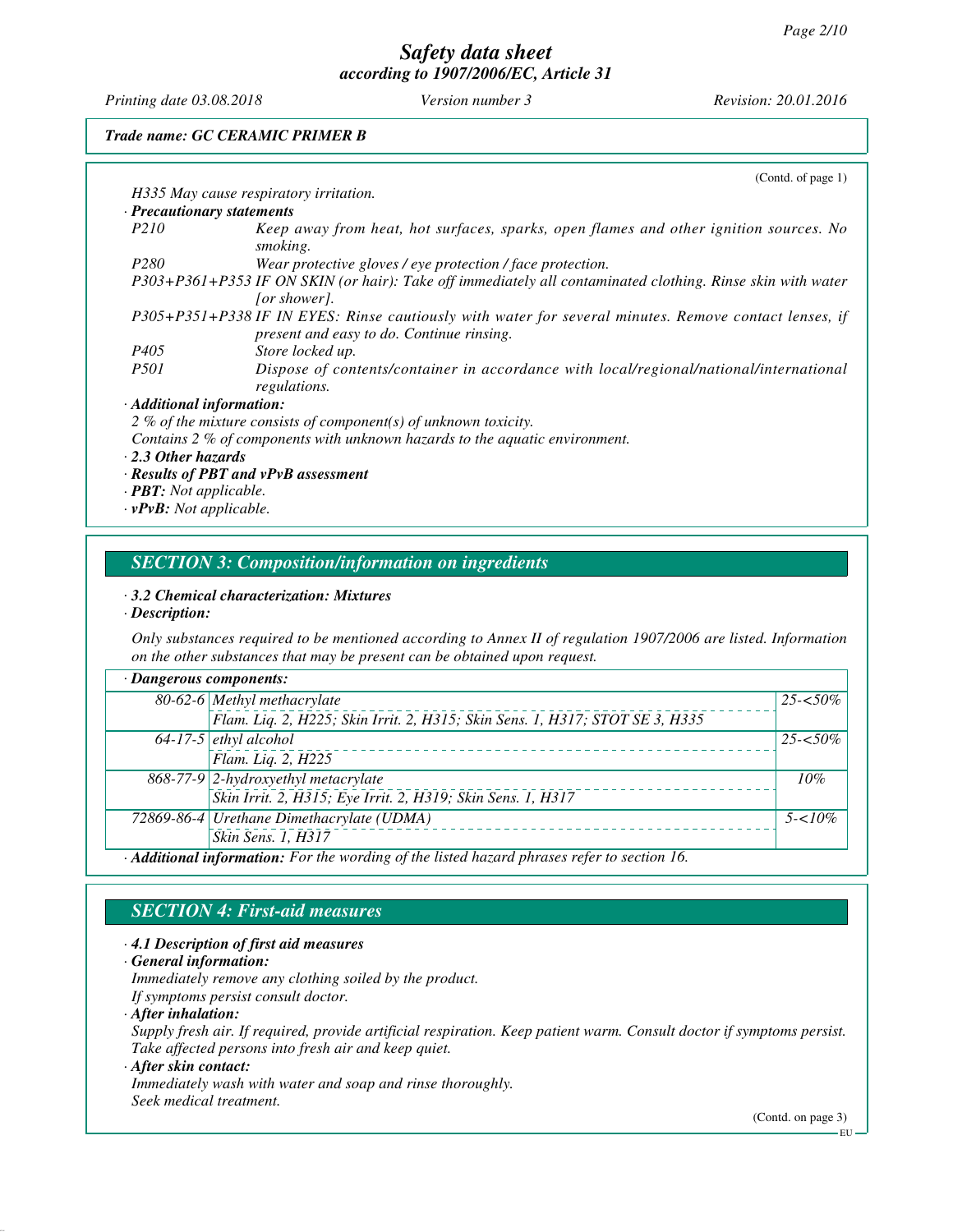*Printing date 03.08.2018 Version number 3 Revision: 20.01.2016*

(Contd. of page 2)

## *Trade name: GC CERAMIC PRIMER B*

*If skin irritation continues, consult a doctor.*

*· After eye contact:*

*Protect unharmed eye.*

*Rinse opened eye for several minutes under running water. Then consult a doctor.*

*· After swallowing: Rinse out mouth and then drink plenty of water.*

*If symptoms persist consult doctor.*

*· 4.2 Most important symptoms and effects, both acute and delayed Allergic reactions*

*· 4.3 Indication of any immediate medical attention and special treatment needed*

*No further relevant information available.*

## *SECTION 5: Fire-fighting measures*

- *· 5.1 Extinguishing media*
- *· Suitable extinguishing agents: CO2, sand, extinguishing powder. Do not use water.*
- *· For safety reasons unsuitable extinguishing agents: Water*
- *· 5.2 Special hazards arising from the substance or mixture*
- *Formation of toxic gases is possible during heating or in case of fire.*
- *· 5.3 Advice for firefighters*
- *· Protective equipment: Wear self-contained respiratory protective device.*
- *· Additional information*

*Dispose of fire debris and contaminated fire fighting water in accordance with official regulations.*

## *SECTION 6: Accidental release measures*

*· 6.1 Personal precautions, protective equipment and emergency procedures Remove persons from danger area. Keep away from ignition sources Avoid contact with the eyes and skin. Wear protective clothing. · 6.2 Environmental precautions: Do not allow product to reach sewage system or any water course. Inform respective authorities in case of seepage into water course or sewage system. Do not allow to penetrate the ground/soil.*

*In case of seepage into the ground inform responsible authorities.*

*· 6.3 Methods and material for containment and cleaning up:*

*Ensure adequate ventilation. Absorb liquid components with liquid-binding material. Dispose of the collected material according to regulations.*

*· 6.4 Reference to other sections See Section 7 for information on safe handling. See Section 8 for information on personal protection equipment. See Section 13 for disposal information.*

## *SECTION 7: Handling and storage*

*· 7.1 Precautions for safe handling Ensure good ventilation/exhaustion at the workplace. Prevent formation of aerosols. Avoid contact with the eyes and skin.*

(Contd. on page 4)

**EU**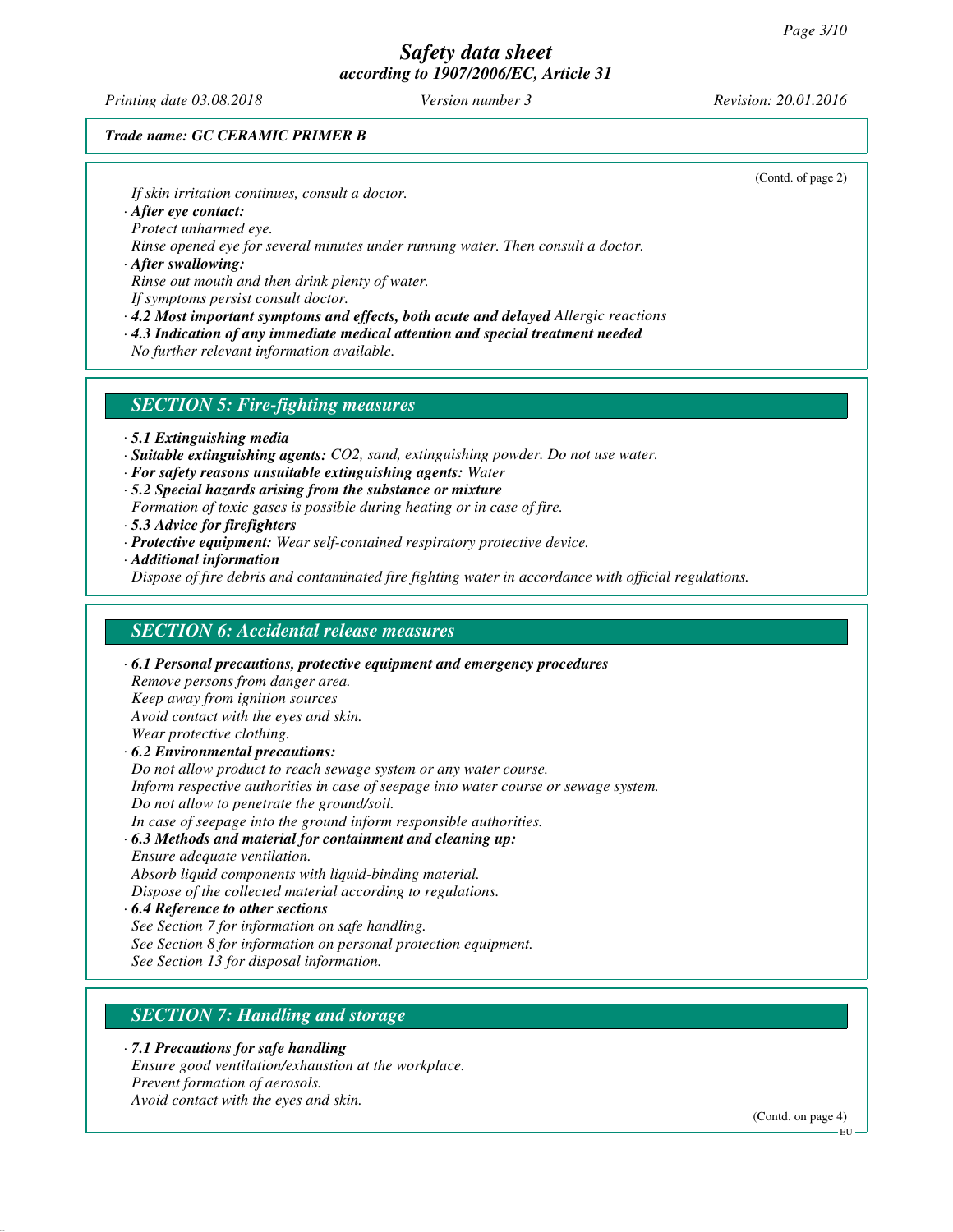*Printing date 03.08.2018 Version number 3 Revision: 20.01.2016*

## *Trade name: GC CERAMIC PRIMER B*

|                                                                                         | (Contd. of page 3) |
|-----------------------------------------------------------------------------------------|--------------------|
| $\cdot$ Information about protection against explosions and fires:                      |                    |
| Keep ignition sources away - Do not smoke.                                              |                    |
| Protect against electrostatic charges.                                                  |                    |
| Do not spray on a naked flame or any incandescent material.                             |                    |
| $\cdot$ 7.2 Conditions for safe storage, including any incompatibilities                |                    |
| $\cdot$ Storage:                                                                        |                    |
| · Requirements to be met by storerooms and receptacles:                                 |                    |
| Store in a cool location.                                                               |                    |
| Store only in unopened original receptacles.                                            |                    |
| · Information about storage in one common storage facility: Store away from foodstuffs. |                    |
| $\cdot$ Further information about storage conditions:                                   |                    |
| Keep receptacle tightly sealed.                                                         |                    |
| Store in cool, dry conditions in well sealed receptacles.                               |                    |
| Protect from heat and direct sunlight.                                                  |                    |
| Store in a cool place.                                                                  |                    |
| $\cdot$ 7.3 Specific end use(s) No further relevant information available.              |                    |

## *SECTION 8: Exposure controls/personal protection*

*· Additional information about design of technical systems: No further data; see item 7.*

#### *· 8.1 Control parameters*

#### *80-62-6 Methyl methacrylate*

*IOELV Short-term value: 100 ppm Long-term value: 50 ppm*

#### *· DNELs*

### *80-62-6 Methyl methacrylate*

*Dermal DNEL dermal 13.67 mg/kg bw/day (man) (worker, l. te., syst.)*

*Inhalative DNEL inhalation 208 mg/m3 (air) (worker, l. te., syst.)*

*· Additional information: The lists that were valid during the creation were used as basis.*

*· 8.2 Exposure controls*

- *· Personal protective equipment:*
- *· General protective and hygienic measures:*

*The usual precautionary measures for handling chemicals should be followed.*

*Avoid contact with the eyes and skin.*

*Wash hands before breaks and at the end of work.*

*Keep away from foodstuffs, beverages and feed.*

- *Immediately remove all soiled and contaminated clothing.*
- *· Breathing equipment: Suitable respiratory protective device recommended.*

*· Protection of hands:*



## *· Material of gloves*

*The selection of the suitable gloves does not only depend on the material, but also on further marks of quality and varies from manufacturer to manufacturer. As the product is a preparation of several substances, the resistance of the glove material can not be calculated in advance and has therefore to be checked prior to the application.*

(Contd. on page 5)

EU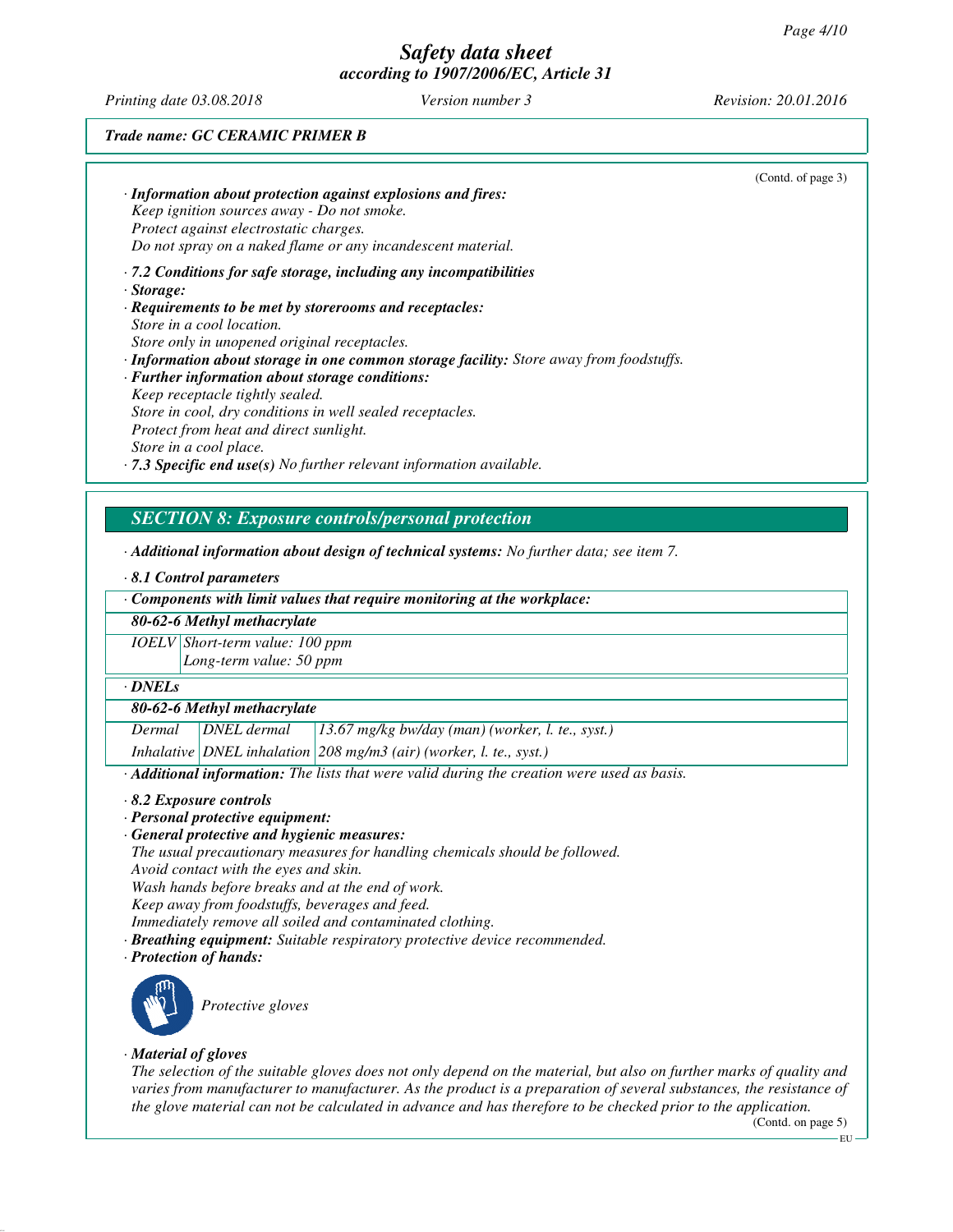*Printing date 03.08.2018 Version number 3 Revision: 20.01.2016*

(Contd. of page 4)

## *Trade name: GC CERAMIC PRIMER B*

*· Penetration time of glove material*

*The exact break through time has to be found out by the manufacturer of the protective gloves and has to be observed.*

*· Eye protection:*



*Tightly sealed goggles*

| <b>SECTION 9: Physical and chemical properties</b>          |                                               |
|-------------------------------------------------------------|-----------------------------------------------|
| · 9.1 Information on basic physical and chemical properties |                                               |
| <b>General Information</b>                                  |                                               |
| $\cdot$ Appearance:                                         |                                               |
| Form:                                                       | Liquid                                        |
| Color:                                                      | Light yellow                                  |
| $\cdot$ Odor:                                               | Ester-like                                    |
| $\cdot$ Odor threshold:                                     | Not determined.                               |
| $\cdot$ pH-value:                                           | Not determined.                               |
| $\cdot$ Change in condition                                 |                                               |
| <b>Melting point/Melting range:</b>                         | Undetermined.                                 |
| <b>Boiling point/Boiling range:</b>                         | 78 °C                                         |
| · Flash point:                                              | 13 °C                                         |
| · Flammability (solid, gaseous):                            | Not applicable.                               |
| · Ignition temperature:                                     | Undetermined.                                 |
| · Decomposition temperature:                                | Not determined.                               |
| · Auto igniting:                                            | Product is not selfigniting.                  |
| · Danger of explosion:                                      | Product does not present an explosion hazard. |
| $\cdot$ Explosion limits:                                   |                                               |
| Lower:                                                      | Not determined.                               |
| <b>Upper:</b>                                               | Not determined.                               |
| · Vapor pressure:                                           | Not determined.                               |
| $\cdot$ Density at 20 °C:                                   | $0.94$ g/cm <sup>3</sup>                      |
| · Relative density                                          | Not determined.                               |
| · Vapor density                                             | Not determined.                               |
| $\cdot$ Evaporation rate                                    | Not determined.                               |
| · Solubility in / Miscibility with                          |                                               |
| Water:                                                      | Fully miscible.                               |
| · Partition coefficient (n-octanol/water): Not determined.  |                                               |
| · Viscosity:                                                |                                               |
| Dynamic:                                                    | Not determined.                               |
| Kinematic:                                                  | Not determined.                               |
|                                                             | (Contd. on page 6)                            |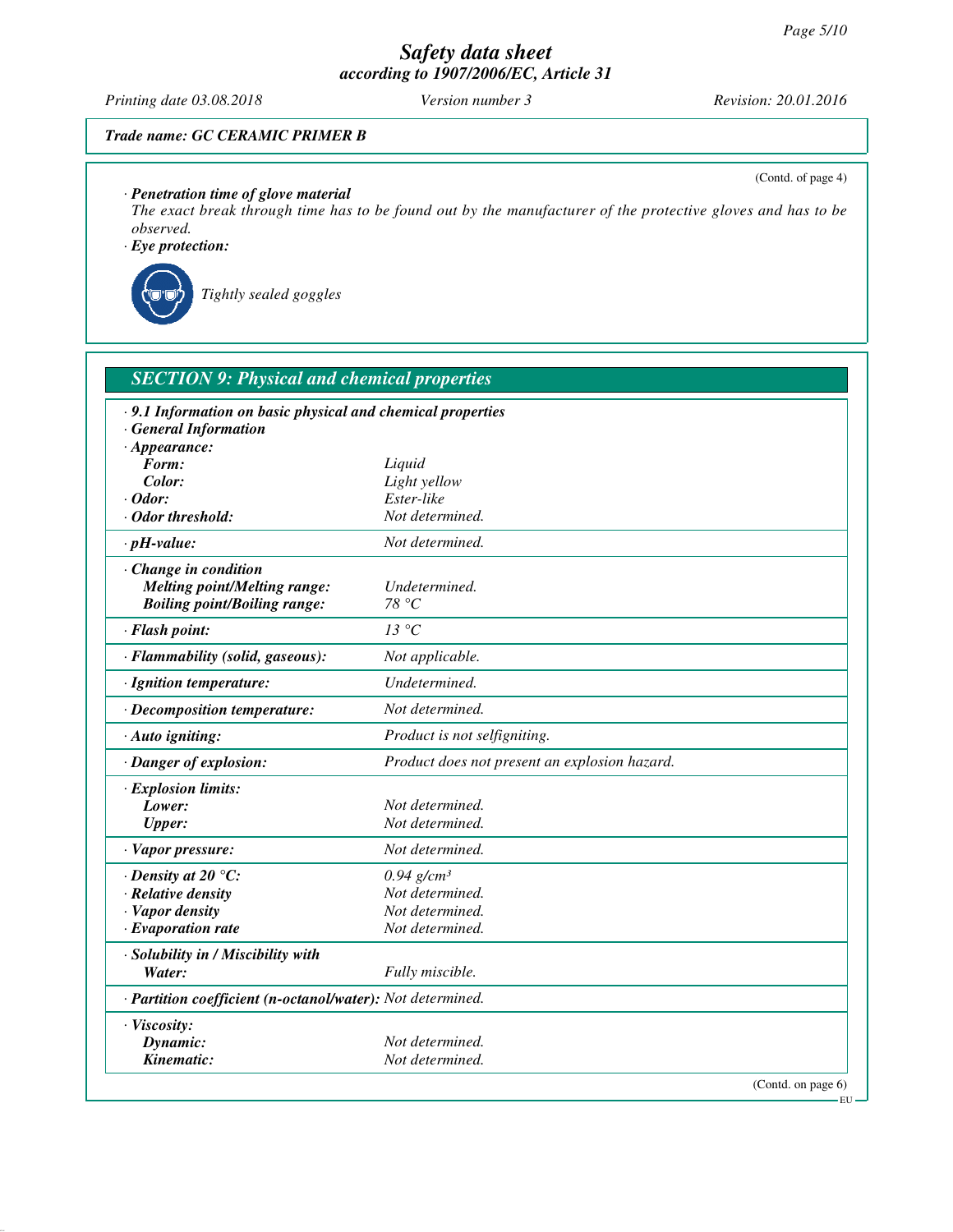*Printing date 03.08.2018 Version number 3 Revision: 20.01.2016*

(Contd. of page 5)

*Trade name: GC CERAMIC PRIMER B*

*· Solvent content:*

*VOC (EC) 310.2 g/l · 9.2 Other information No further relevant information available.*

# *SECTION 10: Stability and reactivity*

*· 10.1 Reactivity No further relevant information available.*

*· 10.2 Chemical stability*

*· Thermal decomposition / conditions to be avoided: No decomposition if used according to specifications.*

*· 10.3 Possibility of hazardous reactions No dangerous reactions known.*

*· 10.4 Conditions to avoid No further relevant information available.*

*· 10.5 Incompatible materials: No further relevant information available.*

*· 10.6 Hazardous decomposition products: No dangerous decomposition products known.*

# *SECTION 11: Toxicological information*

*· 11.1 Information on toxicological effects*

*· Acute toxicity: Based on available data, the classification criteria are not met.*

# *· LD/LC50 values that are relevant for classification:*

| 80-62-6 Methyl methacrylate                                                                |                              |
|--------------------------------------------------------------------------------------------|------------------------------|
| LD50<br>Oral<br>6000 mg/kg (rabbit)                                                        |                              |
| LD50<br>$>$ 5000 mg/kg (rab)<br>Dermal                                                     |                              |
| Inhalative $ LCS0/4 h 29.8 m g/l$ (rat (f+m))                                              |                              |
| 64-17-5 ethyl alcohol                                                                      |                              |
| LD50<br>Oral<br>7060 mg/kg (rat $(f+m)$ )                                                  |                              |
| Inhalative $ LCS0/4 h $ 20000 mg/l (rat (f+m))                                             |                              |
| 72869-86-4 Urethane Dimethacrylate (UDMA)                                                  |                              |
| Oral<br>LD50<br>$>$ 5000 mg/kg (rat female) (OECD 401)                                     |                              |
| · Primary irritant effect:                                                                 |                              |
| $\cdot$ on the skin:                                                                       |                              |
| Causes skin irritation.                                                                    |                              |
| $\cdot$ on the eve:                                                                        |                              |
| Causes serious eye irritation.                                                             |                              |
| · Sensitization:                                                                           |                              |
| May cause an allergic skin reaction.                                                       |                              |
| · Additional toxicological information:                                                    |                              |
| · OSHA-Ca (Occupational Safety & Health Administration)                                    |                              |
| None of the ingredients is listed.                                                         |                              |
| · Repeated dose toxicity No further relevant information available.                        |                              |
| · CMR effects (carcinogenity, mutagenicity and toxicity for reproduction)                  |                              |
| No further relevant information available.                                                 |                              |
| · Germ cell mutagenicity Based on available data, the classification criteria are not met. |                              |
| <b>Carcinogenicity</b> Based on available data, the classification criteria are not met.   |                              |
| · Reproductive toxicity Based on available data, the classification criteria are not met.  |                              |
| $\cdot$ STOT-single exposure                                                               |                              |
| May cause respiratory irritation.                                                          |                              |
|                                                                                            | (Contd. on page 7)<br>– FU - |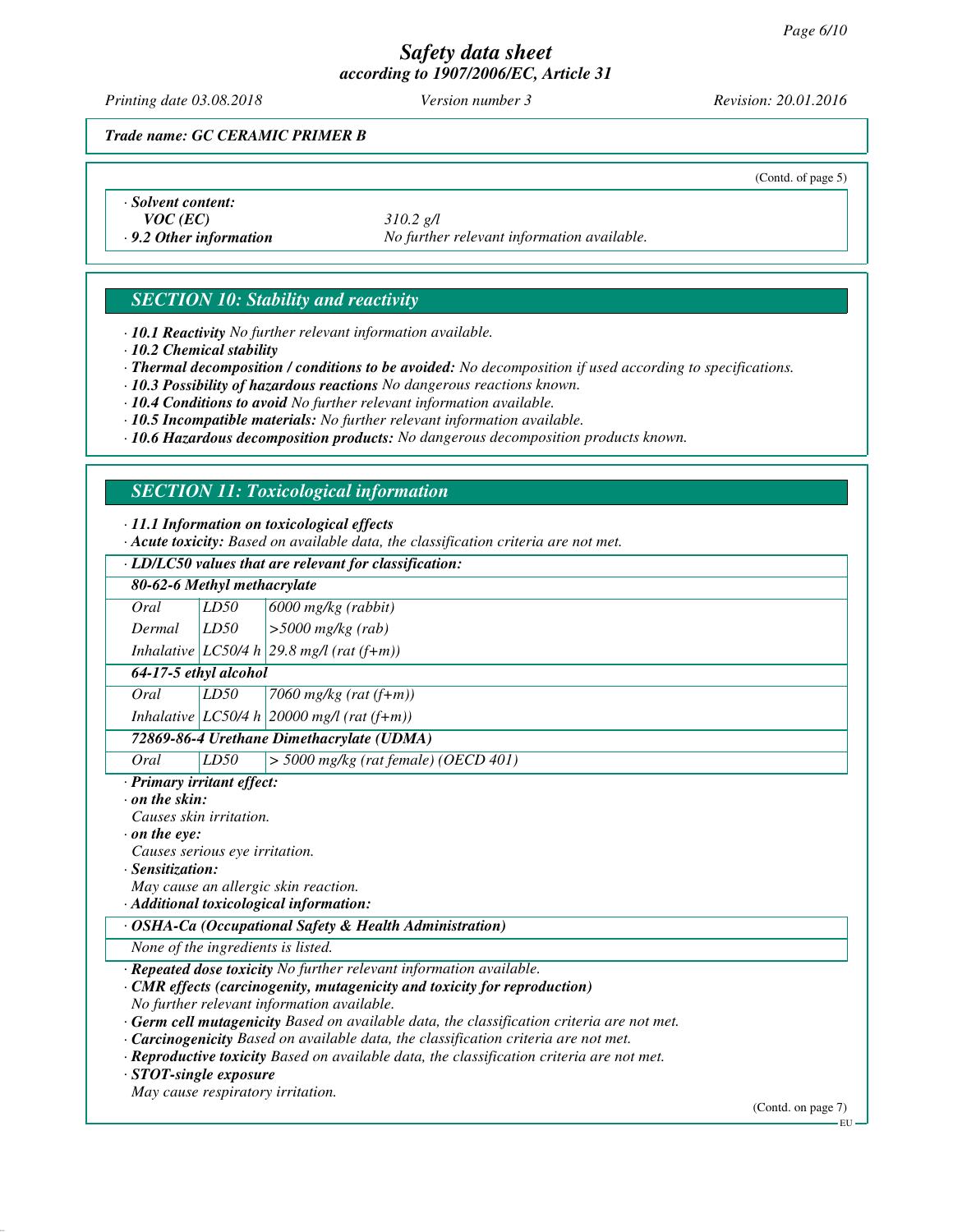*Printing date 03.08.2018 Version number 3 Revision: 20.01.2016*

*Trade name: GC CERAMIC PRIMER B*

*· STOT-repeated exposure Based on available data, the classification criteria are not met.*

(Contd. of page 6)

*· Aspiration hazard Based on available data, the classification criteria are not met.*

# *SECTION 12: Ecological information*

*· 12.1 Toxicity*

*· Aquatic toxicity:*

*72869-86-4 Urethane Dimethacrylate (UDMA)*

*EC50/48h (static) > 1.2 mg/l (daphnia magna) (OECD 202)*

- *· 12.2 Persistence and degradability No further relevant information available.*
- *· 12.3 Bioaccumulative potential No further relevant information available.*
- *· 12.4 Mobility in soil No further relevant information available.*
- *· Additional ecological information:*

*· General notes:*

*Water hazard class 2 (Self-assessment): hazardous for water*

*Do not allow product to reach ground water, water course or sewage system. Danger to drinking water if even small quantities leak into the ground.*

- 
- *· 12.5 Results of PBT and vPvB assessment*
- *· PBT: Not applicable.*
- *· vPvB: Not applicable.*
- *· 12.6 Other adverse effects No further relevant information available.*

## *SECTION 13: Disposal considerations*

*· 13.1 Waste treatment methods*

*· Recommendation:*

*Must not be disposed of together with household garbage. Do not allow product to reach sewage system.*

| · European waste catalogue |  |
|----------------------------|--|
|----------------------------|--|

|          | 18 00 00   WASTES FROM HUMAN OR ANIMAL HEALTH CARE AND/OR RELATED RESEARCH (except      |
|----------|-----------------------------------------------------------------------------------------|
|          | kitchen and restaurant wastes not arising from immediate health care)                   |
| 18 01 00 | $\vert$ wastes from natal care, diagnosis, treatment or prevention of disease in humans |
|          | 18 01 06 $*$ chemicals consisting of or containing hazardous substances                 |

*· Uncleaned packagings:*

- *· Recommendation: Disposal must be made according to official regulations.*
- *· Recommended cleansing agent: Water, if necessary with cleansing agents.*

| $\cdot$ 14.1 UN-Number               |                                                                                 |
|--------------------------------------|---------------------------------------------------------------------------------|
| ADR, IMDG, IATA                      | <i>UN1993</i>                                                                   |
| $\cdot$ 14.2 UN proper shipping name |                                                                                 |
| $\cdot$ DOT                          | Flammable liquids, n.o.s. (Methyl methacrylate monomer,<br>stabilized, Ethanol) |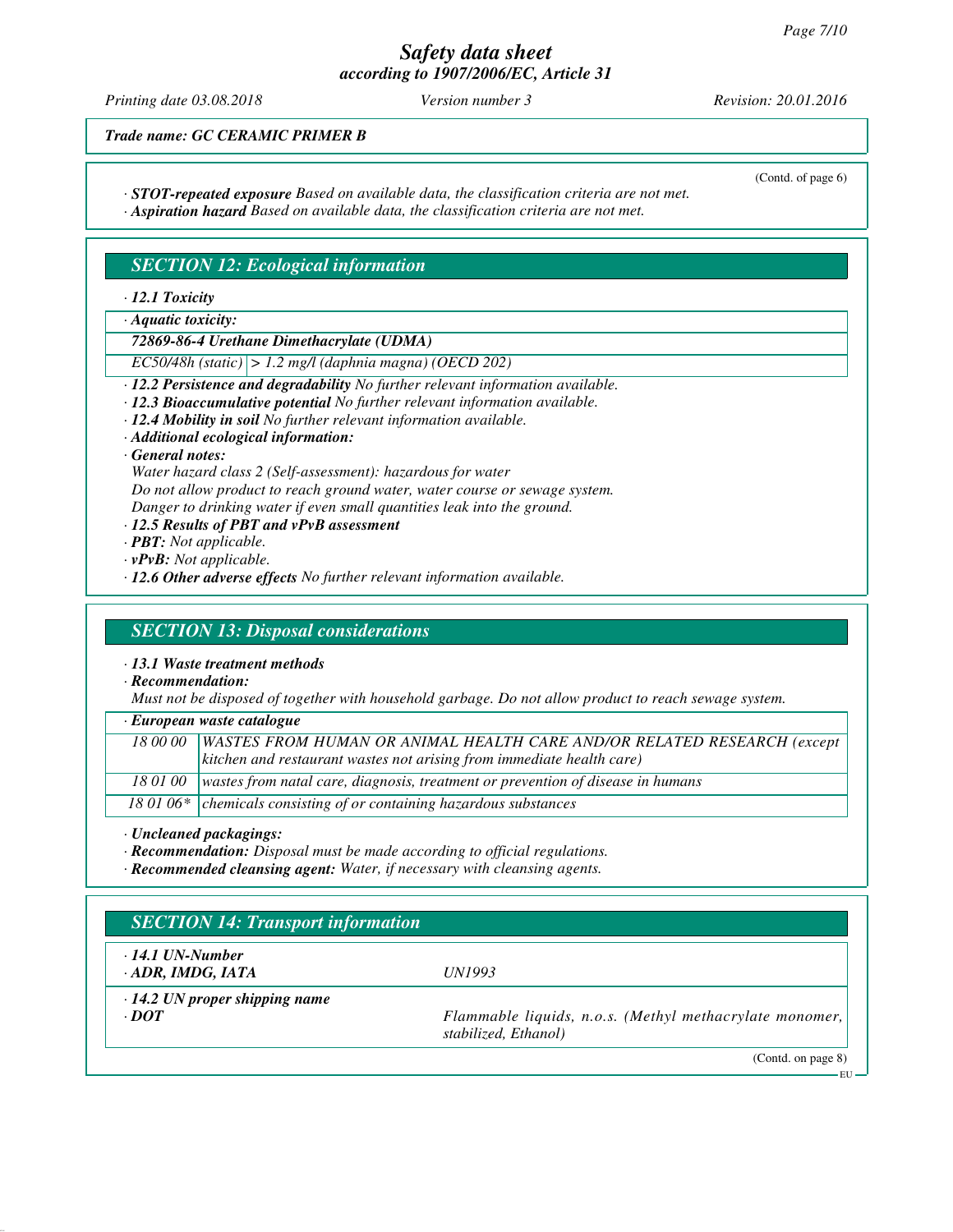t

| Printing date 03.08.2018                                                                                          | Version number 3                                                                                                           | Revision: 20.01.2016                                                                                                                |
|-------------------------------------------------------------------------------------------------------------------|----------------------------------------------------------------------------------------------------------------------------|-------------------------------------------------------------------------------------------------------------------------------------|
| Trade name: GC CERAMIC PRIMER B                                                                                   |                                                                                                                            |                                                                                                                                     |
|                                                                                                                   |                                                                                                                            | (Contd. of page 7)                                                                                                                  |
| $\cdot$ <i>ADR</i><br>$\cdot$ IMDG, IATA                                                                          | SOLUTION), special provision 640D<br>MONOMER, STABILIZED, ETHANOL SOLUTION)                                                | 1993 FLAMMABLE LIQUID, N.O.S. (METHYL<br>METHACRYLATE MONOMER, STABILIZED, ETHANOL<br>FLAMMABLE LIQUID, N.O.S. (METHYL METHACRYLATE |
| $\cdot$ 14.3 Transport hazard class(es)                                                                           |                                                                                                                            |                                                                                                                                     |
| $\cdot$ <i>ADR</i>                                                                                                |                                                                                                                            |                                                                                                                                     |
| $\cdot$ Class<br>$\cdot$ Label                                                                                    | $3(F1)$ Flammable liquids<br>3                                                                                             |                                                                                                                                     |
| $\cdot$ IMDG, IATA                                                                                                |                                                                                                                            |                                                                                                                                     |
| $\cdot$ Class<br>$\cdot$ Label                                                                                    | 3 Flammable liquids<br>3                                                                                                   |                                                                                                                                     |
| · 14.4 Packing group<br>· ADR, IMDG, IATA                                                                         | $I\!I$                                                                                                                     |                                                                                                                                     |
| · 14.5 Environmental hazards:<br>$\cdot$ Marine pollutant:                                                        | N <sub>O</sub>                                                                                                             |                                                                                                                                     |
| $\cdot$ 14.6 Special precautions for user<br>· Danger code (Kemler):<br>· EMS Number:                             | Warning: Flammable liquids<br>33<br>$F-E, S-E$                                                                             |                                                                                                                                     |
| · 14.7 Transport in bulk according to Annex II of<br><b>MARPOL73/78 and the IBC Code</b>                          | Not applicable.                                                                                                            |                                                                                                                                     |
| · Transport/Additional information:                                                                               |                                                                                                                            |                                                                                                                                     |
| $\cdot$ <i>ADR</i><br>$\cdot$ Limited quantities (LQ)<br>$\cdot$ Excepted quantities (EQ)<br>· Transport category | 1L<br>Code: E2<br>Maximum net quantity per inner packaging: 30 ml<br>Maximum net quantity per outer packaging: 500 ml<br>2 |                                                                                                                                     |
| · Tunnel restriction code                                                                                         | D/E                                                                                                                        |                                                                                                                                     |
| $\cdot$ IMDG<br>$\cdot$ Limited quantities (LQ)<br>$\cdot$ Excepted quantities (EQ)                               | 1L<br>Code: E2<br>Maximum net quantity per inner packaging: 30 ml<br>Maximum net quantity per outer packaging: 500 ml      |                                                                                                                                     |
|                                                                                                                   |                                                                                                                            | (Contd. on page 9)                                                                                                                  |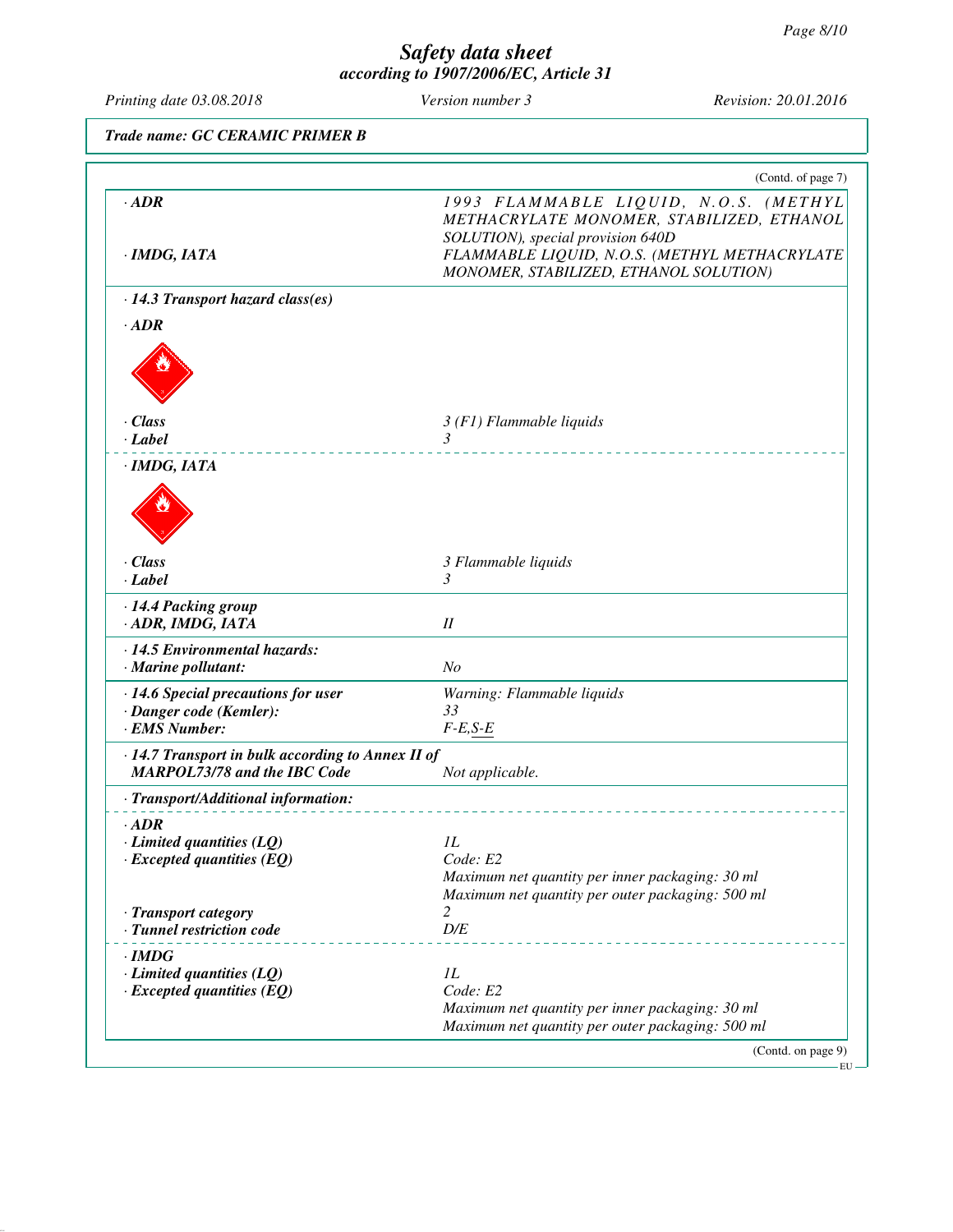*Printing date 03.08.2018 Version number 3 Revision: 20.01.2016*

*Trade name: GC CERAMIC PRIMER B*

(Contd. of page 8)

*· UN "Model Regulation": UN 1993 FLAMMABLE LIQUID, N.O.S., SPECIAL PROVISION 640D (METHYL METHACRYLATE MONOMER, STABILIZED, ETHANOL SOLUTION), 3, II*

# *SECTION 15: Regulatory information*

*· 15.1 Safety, health and environmental regulations/legislation specific for the substance or mixture · Sara*

*· Section 355 (extremely hazardous substances):*

*None of the ingredient is listed.*

*· Section 313 (Specific toxic chemical listings):*

*80-62-6 Methyl methacrylate*

*· Proposition 65*

*· Chemicals known to cause cancer:*

*None of the ingredients is listed.*

*· Chemicals known to cause reproductive toxicity for females:*

*None of the ingredients is listed.*

*· Chemicals known to cause reproductive toxicity for males:*

*None of the ingredients is listed.*

*· Chemicals known to cause developmental toxicity:*

*64-17-5 ethyl alcohol*

*· Carcinogenic categories*

*· EPA (Environmental Protection Agency)*

*80-62-6 Methyl methacrylate E, NL*

*· TLV (Threshold Limit Value established by ACGIH)*

*80-62-6 Methyl methacrylate A4*

*64-17-5 ethyl alcohol A3*

*128-37-0 Butylated hydroxytoluene A4*

*· MAK (German Maximum Workplace Concentration)*

*64-17-5 ethyl alcohol 5* 

*128-37-0 Butylated hydroxytoluene 4* 

*· NIOSH-Ca (National Institute for Occupational Safety and Health)*

*None of the ingredients is listed.*

*· Directive 2012/18/EU*

*· Named dangerous substances - ANNEX I None of the ingredients is listed.*

*· Seveso category P5c FLAMMABLE LIQUIDS*

*· Qualifying quantity (tonnes) for the application of lower-tier requirements 5.000 t*

*· Qualifying quantity (tonnes) for the application of upper-tier requirements 50.000 t*

*· 15.2 Chemical safety assessment: A Chemical Safety Assessment has not been carried out.*

(Contd. on page 10)

EU